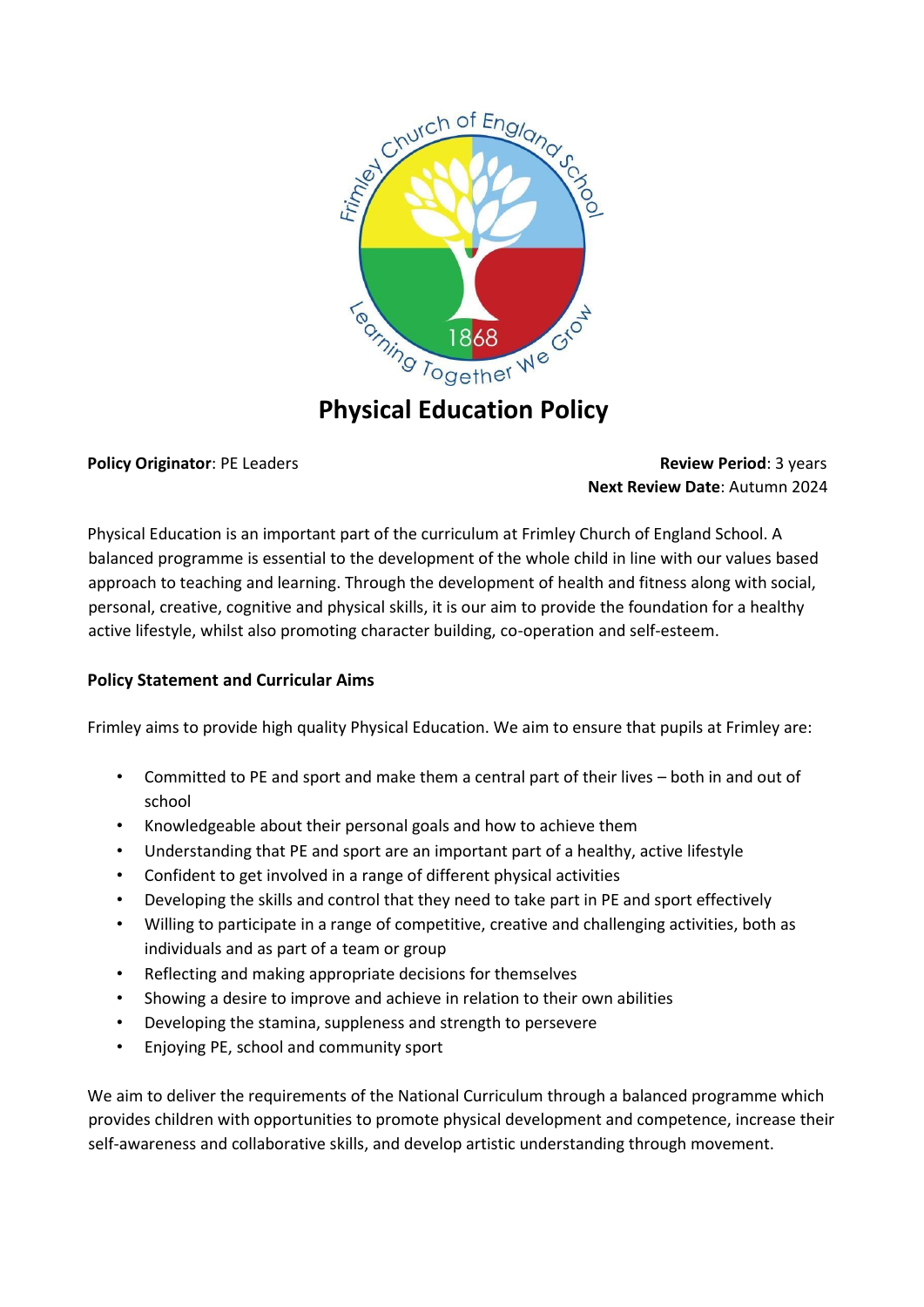# **Curriculum Planning**

The school provides all pupils with high quality Physical Education on a weekly basis, delivered by class teachers, as well as swimming lessons delivered by qualified swimming instructors in our on-site pool. Information on progress and assessment of attainment is provided by the swimming instructors in consultation with the class teacher. Records are kept as to how many children can swim 25m and perform safe self-rescue in different water-based situations by the end of Year 6. The curriculum map, scheme of work and resources are organised and monitored by the PE Leaders. In each year, pupils access gymnastics, dance, athletics, invasion games, net games, striking and fielding games and a range of outdoor adventurous activities.

The PE Leaders are responsible for ensuring a comprehensive scheme of work based on current best practice and national governing body guidelines is delivered to all pupils. Each year group team work together to support planning and teaching and learning. The PE leaders monitor planning and lesson delivery, and utilise feedback from teachers to review the curriculum provision in relation to content, progression, continuity, teaching and learning.

# **Safe Practice**

All teachers should ensure that they follow current guidelines on Health and Safety in PE. Where they are unsure, they should access the current gym and outdoor PE risk assessments or speak directly with the PE Leaders.

# *Procedures for dealing with an accident:*

- Each class has a medical box containing individual children's inhalers and other medication where necessary. These boxes are to be taken to each lesson
- Children should be sent to the office for treatment of minor injuries, accompanied by a child
- In the event of a more serious injury, a child will be sent to the office with an orange triangle to ask a first aider for help. Serious injuries are recorded by the office staff

# *Common Safety Issues:*

- Mats are to be positioned where jumping/rolling is actively encouraged, i.e. at the end of benches, besides trestle tables, underneath the beam
- Class teachers should consider the individual needs of pupils within their own class and ensure additional safety measures are implemented if necessary
- All equipment needs to be checked before allowing children to use it
- See 'Adverse Weather' for details on wet playgrounds

# **Hair**

Safety and hygiene require that hair that is long enough to be tied back should be taken off the face. This requirement is relevant for all children.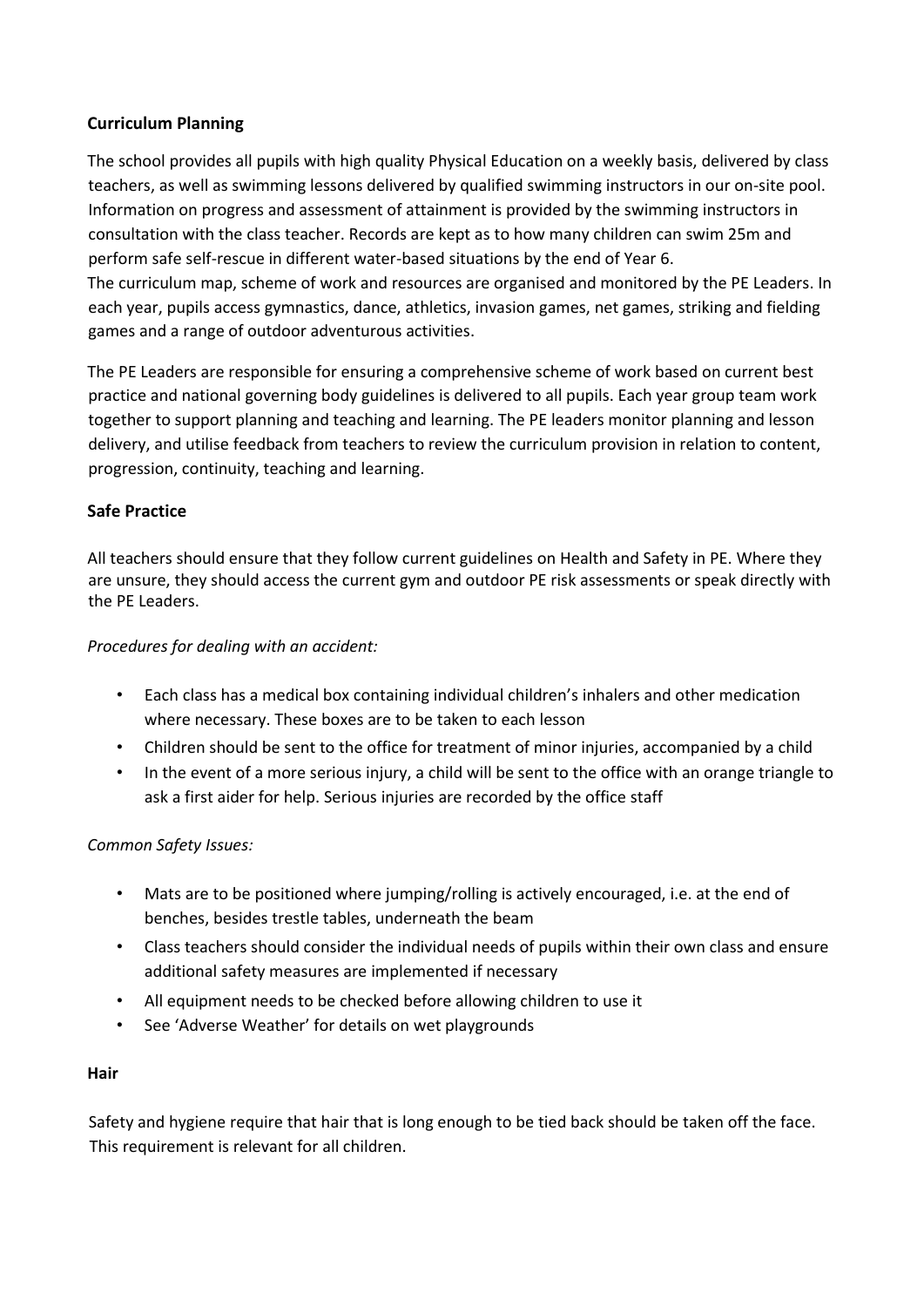# **Footwear**

Bare feet are essential for indoor dance and gymnastics lessons as feet become stronger and more sensitive as footwork develops. For games lessons taking place indoors and outdoors, rubber soled trainers should be worn and properly secured to avoid accidents. In the case of foot complaints, such as athlete's foot or verrucae, footwear must be worn. These children will then also be reminded to be careful of stepping on others' feet as it may cause injury.

#### **Jewellery**

In the interest of safety to all children, all items of jewellery should be removed for PE. The class teacher should not take responsibility for the safe keeping of valuables. Children should not wear jewellery on their PE days. This includes the wearing of earrings. If earrings *must* be kept in (due to children just having their ears pierced), the pupil should tape over the piercing, front and back if the activity is deemed safe enough for them to participate with this precaution. This is in line with school and county regulations.

# **School PE Kit**

# **Pupils**

Children need to come into school in appropriate clean, sweat-absorbent PE kit that provides freedom of movement, on the day that their year group has PE.

PE kit includes:

- A Frimley Church of England logo T-Shirt
- Blue PE Shorts
- Trainers
- Track suit bottoms and sweatshirt especially in winter months (dark colours)
- Spare dry socks

Pupils should be discouraged from wearing their school jumpers or cardigans outside to ensure they stay clean and dry.

In dance and gym, pupils should not work in plimsolls or trainers, unless a note written by a parent is produced. T-shirts must also be tucked in for both dance and gymnastics as this allows for safe movement around equipment. It also allows the teacher/observer to ascertain whether good posture is being achieved.

# **Correct kit is not to be borrowed from other pupils as this does not present a good standard of hygiene.**

If pupils forget kit, or are unable to take part in physical exercise (a letter must be provided by a parent), they should be encouraged to take on a role officiating in/evaluating the lesson being taught.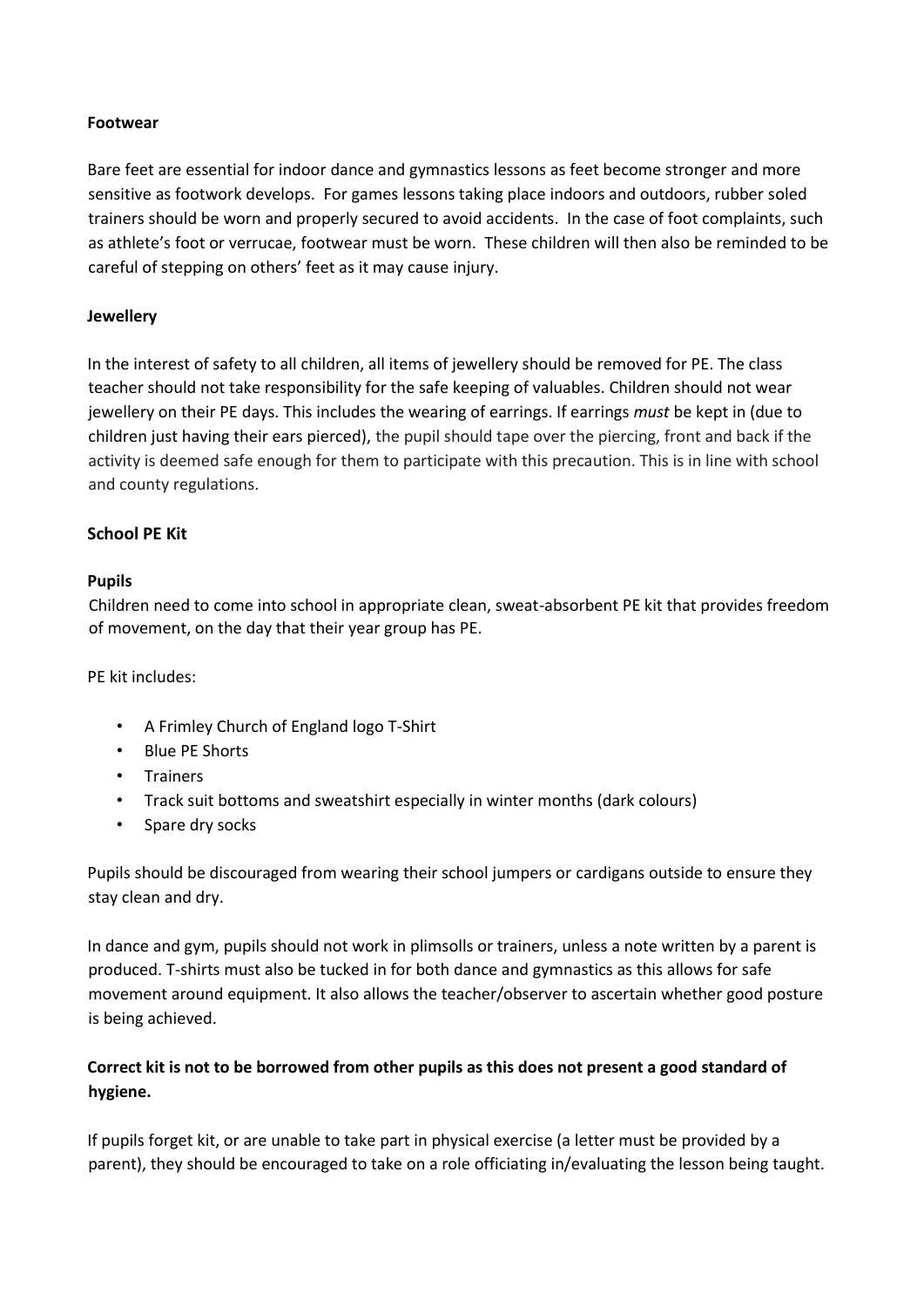# **Teachers**

When possible, teachers will also wear suitable sporting attire for PE lessons conducted within their class.

# **Teaching and Learning**

The teaching of PE at Frimley is based around 4 key elements outlined in the National Curriculum:

- Develop competence to excel in a broad range of physical activities
- Are physically active for sustained periods of time
- Engage in competitive sports and activities
- Lead healthy, active lives

Pupils will be presented with opportunities to be creative, competitive, co-operative and to face challenges as individuals and in small groups or teams. They will learn how to think in different ways to suit different challenges. They will be given opportunities to demonstrate their learning, using a range of communication styles, allowing for effective assessment. This assessment will be used to inform planning and promote greater development of skills.

The standards of teaching and learning will be monitored, evaluated and assessed regularly.

#### **Assessment and Recording**

Assessment of pupils' attainment is a continuous process. In PE lessons, children are actively encouraged to self-assess their performance and those of others. Individuals will be set challenges appropriate to their attainment and will be involved in making judgements on their own progress – suggesting how they need to improve and being given subsequent areas of development to work on. Pupils will also have a variety of opportunities across the year to participate in personal challenges where a baseline score will be recorded and they will then have opportunities to improve upon this; this provides opportunities for self-reflection on their own progress. Feedback from teachers will usually be verbal and will be given during lessons.

At the end of the school year, as part of each pupil's progress report, a grade for effort and a grade for attainment in PE will be given. These grades will be reflective of the individual's effort and attainment across the whole school year.

PE leaders will record and monitor participation in extra-curricular activities and competition throughout the school year. Any concerns about a pupil's health or performance during PE will be discussed immediately between the class teacher and parents/guardians.

# **Equipment and Resources**

Resources are kept primarily in the PE shed.

While pupils are not permitted into the PE shed, they may be required to assist in the collecting and returning of equipment from here. The pupils should be encouraged to:

• Look after the resources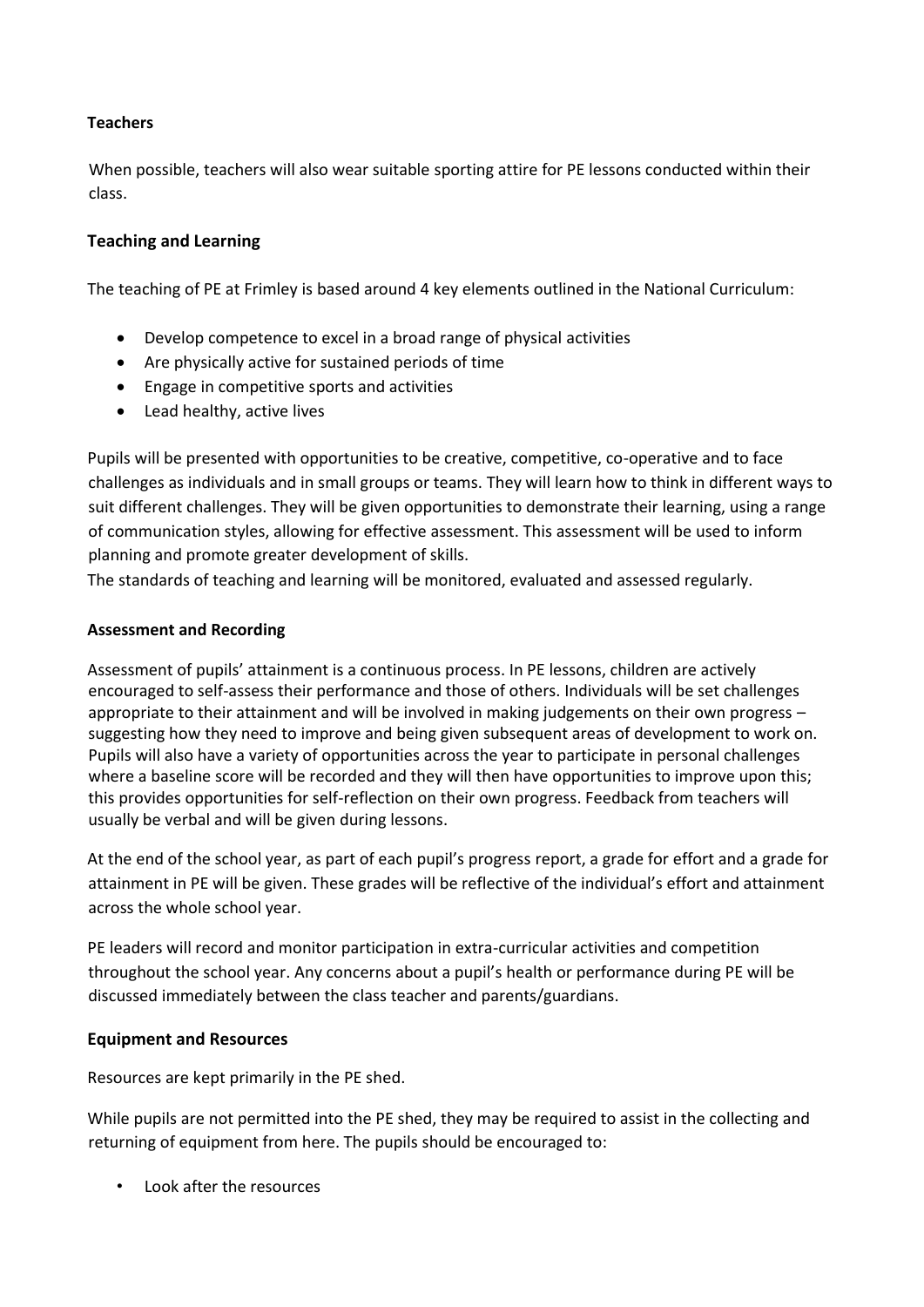- Return all resources tidily and to the correct place (staff should oversee)
- Be told of any safety procedures relating to the carrying or handling of resources.

Any damage, breakage or loss of resources should be reported to one of the PE Leaders as soon as possible. Any damaged apparatus which could cause subsequent injury must be isolated from use, and reported. No other groups or individuals should be able to access the resource until such time as it is made safe. All items must be returned to the place they came from for ease of use by other members of staff. **Differentiation** 

Physical education in the school will comply with the three basic principles for inclusion in that it will:

- Set suitable learning challenges
- Respond to pupils' diverse learning needs
- Strive to overcome potential barriers to learning and assessment for individuals and groups of pupils

In order to differentiate, teachers should refer to the STEP principle (Space, Task, Equipment and People). Often, differentiation will be by task or equipment. Further challenges may be set to extend higher attaining pupils, and pupils should progress through activities to suit the needs of the individual learner.

Any classroom support provided must extend into Physical Education lessons as appropriate. Teachers, support staff and outside agencies working with the children will be made aware of any pupils who have Special Educational Needs or medical conditions. The Inclusion Leader will liaise with all staff to ensure all pupils' needs are met in relation to teaching and learning in PE.

# **Equal Opportunities and Inclusion**

Every pupil has equal access to National Curriculum physical education. Learning experiences are differentiated in such a way as to enable all pupils to access lessons and to meet the needs of each individual.

All pupils in the school have equality of opportunity in terms of curriculum balance, curriculum time, use of resources, use of facilities and access to extra-curricular activities. All pupils will be given access to the full PE curriculum, regardless of gender, race, cultural or social background.

# **Staff Continued Professional Development (CPD)**

All staff should take part in professional development to ensure secure subject knowledge, current best practice and an awareness of health and safety procedures. Through their ongoing monitoring of the teaching and learning of PE, the PE leaders will be responsible in providing staff with appropriate CPD opportunities to support their confidence in delivering a high-quality curriculum. CPD opportunities will also be signposted by the PE leaders. Staff who attend a CPD course must provide feedback/disseminate the information where appropriate.

# **Adverse Weather**

In the event of weather conditions making it unsuitable to participate in the activity planned, alternative arrangements should be made. These may include class based activities around the activity,